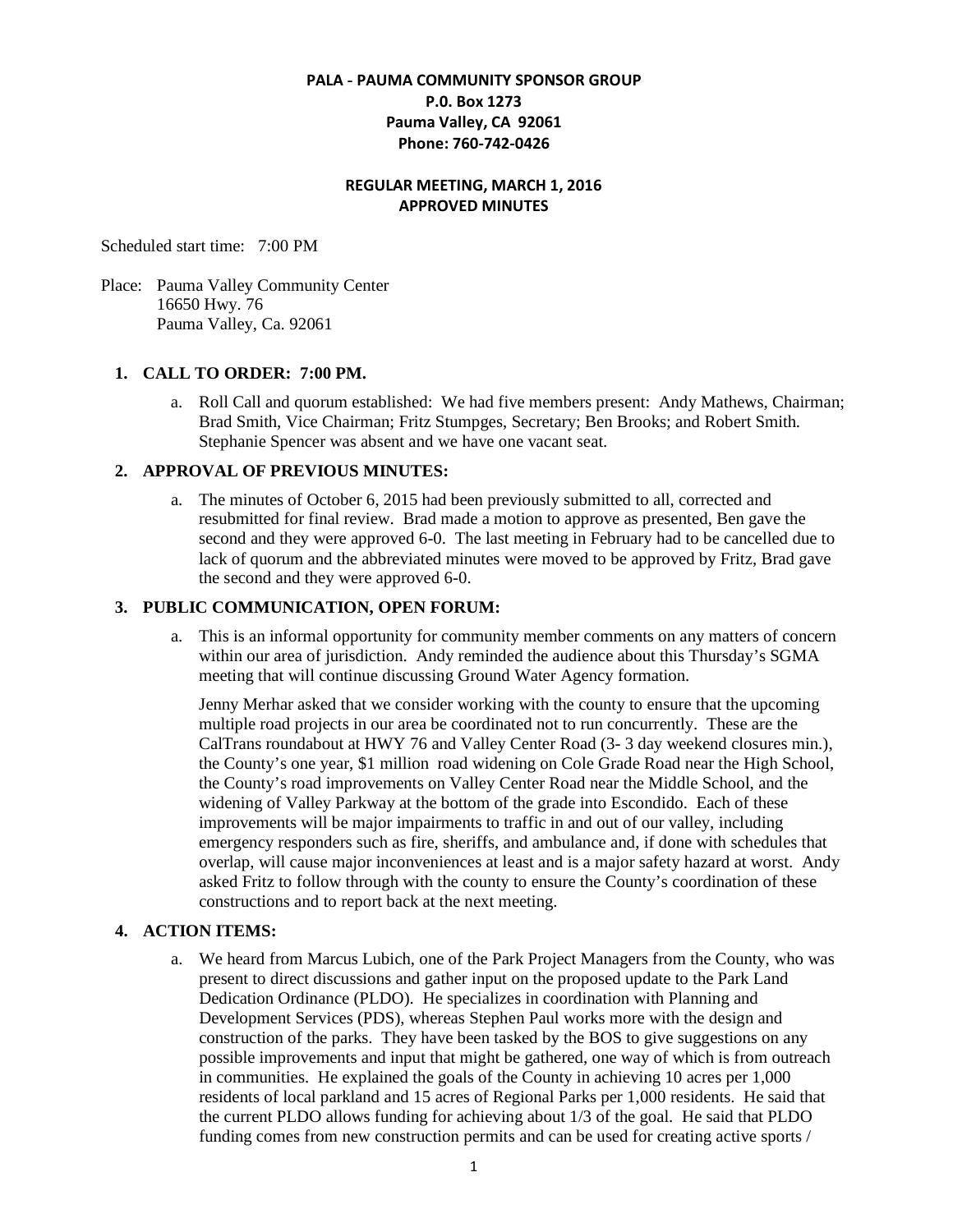recreational areas but not for maintenance or passive open space or hiking trails etc. There are 24 different park areas in the County, all with different fee structures. New development in the Pala Pauma area is currently being charged \$4,360 / development unit. If the development is greater than 50 parcels then they are encouraged to provide the actual park instead of paying fees into the park development fund.

He stated that they were charged with attempting to engage other entities such as non-profit organizations to expand access to PLDO goals. They have also been asked to look at other jurisdictions for ideas and to look at adjusting the park land boundaries to eliminate overlaps and confusions. They are also to look at suggestions providing more flexibility and clarity. He hoped to get our input along with others and that they would return later to let us know what changes were to be proposed to the PLDO from all of this.

Andy thanked him for his presentation. He then stated that one of our problems out here was the complexity and length of time it takes to form a JPA or legal joint powers agreement between the County and another organization. Andy said we have the money and we know what we want to improve, but nothing ever happens. Fritz added that he, as a member of this Community Center Board, was working with Stephen Paul on a JPA that was anticipated to take quite some time to formalize. Andy reiterated that it was important to have a practical balanced method to achieve the community's goals, without all of the bureaucratic impediments. It is our money and we feel we should have support without all of the restrictions to achieving what we want. Brad then mentioned that Marcus had raised the term, "more flexibility" and said that this is just what we want out here. We do get concerned though with granting of "flexibility" to other concerns who are attempting end runs around what the community wants and what the general and community plans stipulate. Ben then asked how current projects will be brought into the new agreement. Marcus said that all old and current projects will be grandfathered into the current law and after the official change, new projects will be required to comply with the new version. Andy then suggested that the inclusion of hiking trails and open space could be a very positive use of funding. Ben added that including demographic consideration of areas would help make specific uses more appropriate such as in an area like this with fewer children and an older population. Here, hiking trails might be more appropriate. Marcus said that there is help in obtaining open space from MSCP and developer dedicated offsets. Andy then brought up the restrictive definition of what "Developments" are. An example is not including Condominiums or trailer parks when in this new day these are heavily used as private family homes. We feel that the fee should be paid per dwelling unit, not restricted by other definitions. Fritz questioned the possible addition of adding maintenance provisions to which Marcus said they were looking into new ways to obtain new funding for this. Brad then added his experience with the great success in skate parks and suggested that they be added to the accepted list for some areas. He said the second most successful use was for playgrounds for developmentally challenged children. Both of these types or projects are probably most appropriate in more densely populated areas than Pala/Pauma. Andy then asked for audience comments to which Jenny Merhar commented that it might be beneficial to look into how Poway was able to secure all of their equestrian trails while it was still part of the county. Marcus stated that there are in place laws to require right a ways for planned trails and other supports for open space.

b. We were unable to address the issues with traffic on Pala Temecula Road. The Chief of Traffic Safety was unable to gather all of the information needed about the safety and bus travel on Pala Temecula road before our meeting, and therefore was not able to make the meeting. It will be discussed at a future meeting.

#### **5. ADMINISTRATIVE MATTERS:**

a. We had posted a request for persons interested in the vacant seat on our board in the local newspaper but we did not receive any applications. Andy requested any ideas that we might have for suggestions of persons to fill the seat. We discussed Bobby Graziano and Laurie Kariya, both of whom had been interested but we learned that both have new positions on